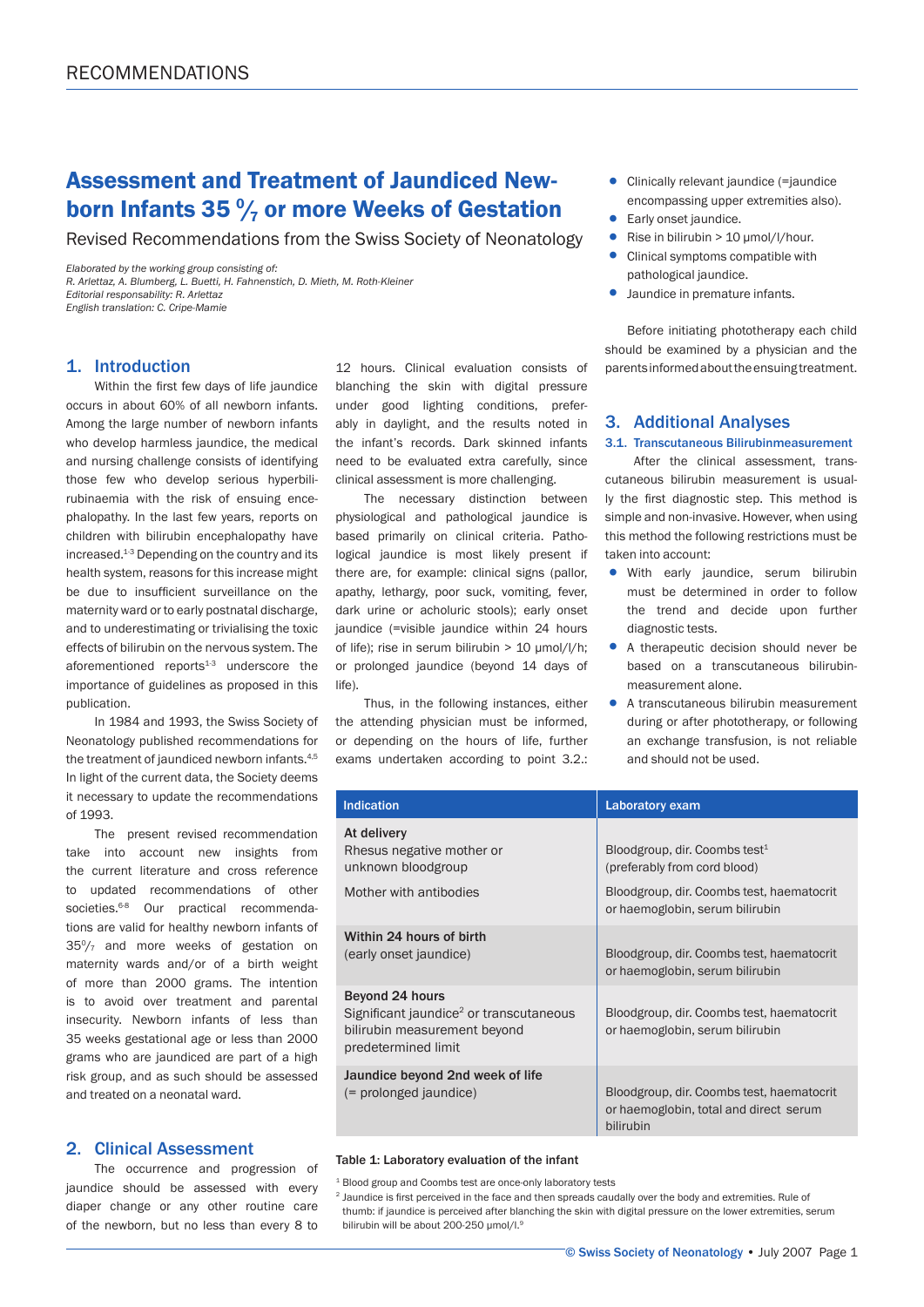

Fig. 1: Modified Bhutani Chart

• Depending on the device used, transcut aneous bilirubin measurement is variably reliable in both dark skinned and pre mature infants. This is why each clinic has to determine its cut off value accor ding to the device used. In principle, when there is a doubt, serum bilirubin values should always be given preference over transcutaneous measurements.

#### 3.2. Laboratory Exams in the Infant

The following laboratory exams are considered a minimal standard: *(see page 1, Table 1)*:

## 3.3. Clinical Pathway for a Short Hospital Stay (< 48 hours)

In case of a hospital stay of less than 48 hours, clinical assessment at home while performing the Guthrie-test on the 4<sup>th</sup> day of life becomes particularly important. Should the infant have a significant jaundice or present clinical symptoms of a potentially pathological jaundice, then the serum bilirubin determination should be done. The midwife doing the postnatal care and the child's attending paediatrician are responsible for clinically evaluating the infant and performing the laboratory exams as stated in points 2 and 3.1. to 3.3.

Aside from evaluating clinical risk factors, early transcutaneous or serum bilirubin measurement can help assess the risk of the infant developing a severe hyperbilirubinaemia. *(Fig. 1)*.

a) In case of *discharge soon after delivery (Hospital stay < 24 hours)*, an outpatient  determination of serum bilirubin should be drawn between 18*–*48 hours of age.

b) If jaundice becomes evident during a *short hospital stay of 24–48 hours*, bilirubin should be determined and the infant examined by a paediatrician be fore discharge.

The bilirubin value should be plotted on the Bhutani chart *(Fig. 1)* to assess the risk of developing significant hyperbilirubinaemia.<sup>10</sup>

#### Interpreting the Bhutani chart:

- If the bilirubin value lies above the  $95<sup>th</sup>$  percentile, further laboratory exams as well as a follow up bilirubin measure ment within the next 24 hours should be performed, and if needed a treat ment initiated *(see page 1, Table 1)*.
- Should the bilirubin value lie between the  $75<sup>th</sup>$  and the  $95<sup>th</sup>$  percentile, a follow up bilirubin value should be obtained within 24 to 48 hours.
- If the bilirubin value lies below the  $75<sup>th</sup>$

 percentile, the risk of severe hyper biliruinaemia is minimal and a follow up bilirubin determination is warranted only if the infant becomes evidently jaundiced. This can be done whilst drawing for the newborn screening test (Guthrie test) on the  $4<sup>th</sup>$  day of life.

## 4. Treatment

#### 4.1. Indications for Treatment

Indications for phototherapy and exchange transfusion are shown in *Table 2*  and depicted as a nomogram. Following are some remarks with respect to *Table 2*:

- Numbers are total serum bilirubin values. Direct bilirubin values should not be sub tracted from total bilirubin values.
- When risk factors are present (e.g. perinatal and neonatal elements, neurological symptoms, rise in bilirubin value beyond 10 umol/l/h), limits at which therapy is commenced should lie in the lower zones (i.e. gray area under the curve for phototherapy and exchange transfusion respectively).
- The maximum level for an exchange transfusion is predetermined. This fixed upper level is necessary to be able to filter out and follow up those newborn infants whose maximum bilirubin levels were beyond the upper limit for exchange transfusion, as they are at risk of developing bilirubin encephalopathy (see point 7).
- Haemolysis is difficult to diagnose. Direct Coombs testing alone $11,12$  is not sufficient ly reliable and reliculocyte count has too low a sensitivity and specificity. Main criteria for haemolysis in the clinical setting are:
- Haematocrit < 45% or haemoglobin< 145g/l.
- Early onset jaundice (=within first 24 hours of life).

|                                                                                  | Phototherapy       | <b>Exchange Transfusion</b> |
|----------------------------------------------------------------------------------|--------------------|-----------------------------|
| Term infant $> 2500$ g, healthy                                                  | $320 - 350$ µmol/l | $400 - 430$ µmol/l          |
| Term infant $> 2500$ g, ill<br>or with haemolysis                                | 230 - 300 umol/l   | $350 - 370$ µmol/l          |
| Premature infant of 35 and<br>36 weeks of gestation or<br>term infant < $2500 g$ | 200 - 260 µmol/l   | $270 - 320$ µmol/l          |

#### Table 2: Indications for treatment

Caution: In case of jaundice before 48 hours of life, especially in case of early jaundice, indication to phototherapy should be considered even before bilirubin reaches the lower limits of phototherapy (see figure 2 for indications for treatment).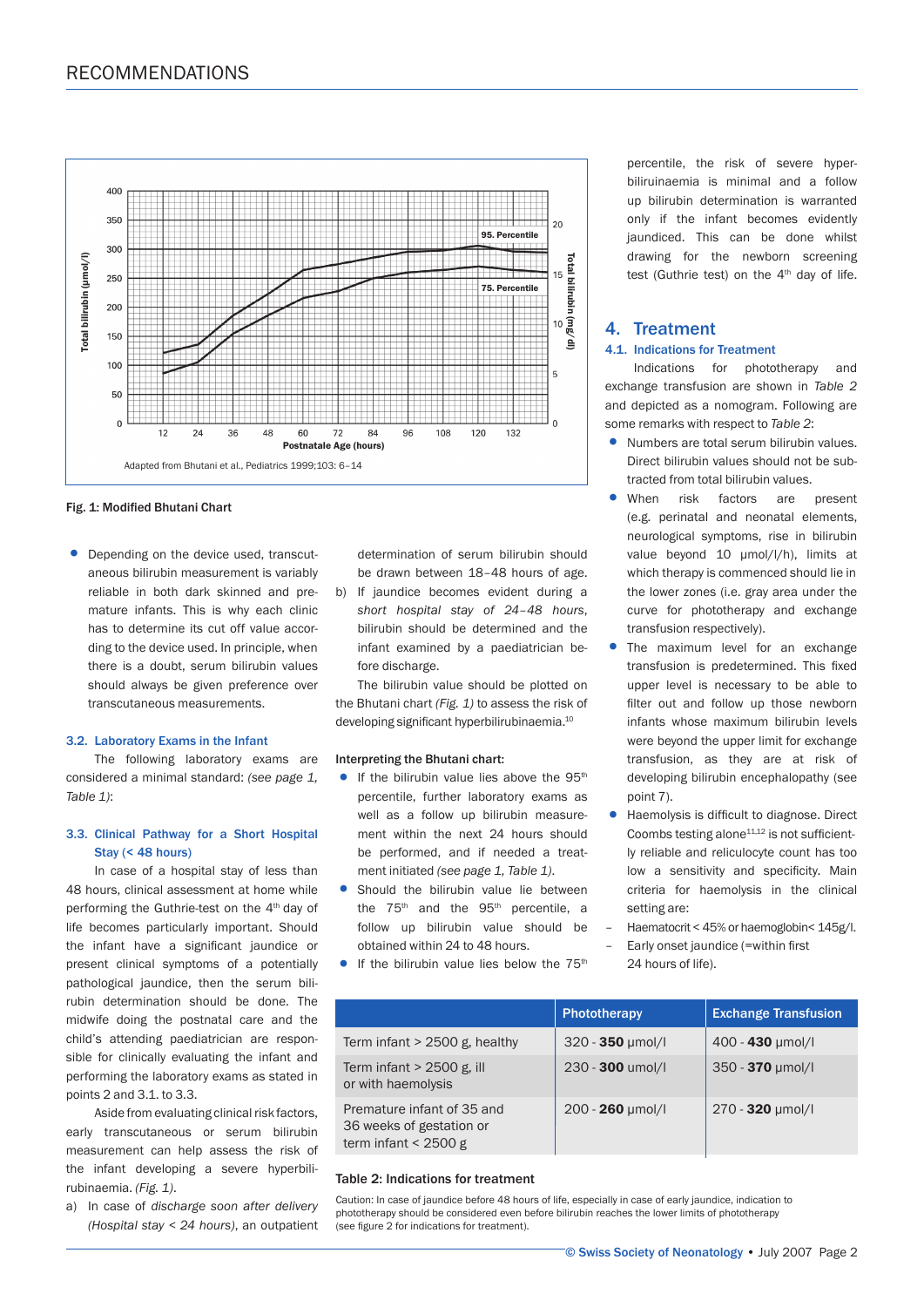

Fig. 2: Indications for Treatment (Nomogram)

- Total serum bilirubin > 240 μmol/l within first 48 hours.
- Positive direct Coombs test.
- Rising bilirubin level despite phototherapy.

The main reasons for haemolysis are Rhesusand ABO- incompatibility, glucose-6-phosphate dehydrogenase deficiency, pyruvate kinase deficiency, and spherocytosis.

#### 4.2. Phototherapy

- Methods of phototherapy:
	- Phototherapy can be done in an in-

 cubator, an open unit, in a bili-bed and under certain circumstances on a fibre-opticmat. Please refer to the Cochrane database for the efficiency of each method<sup>13</sup>.

- Factors influencing efficiency of photo therapy:
	- Light intensitiy (especially effective in the blue-green spectrum).
	- Distance from light source to skin.
- Irradiated skin surface.
- Important considerations when using phototherapy:
	- Cover infant with small diaper only, paying special attention to body temperature.
	- One lamp is standard. In exceptional cases 2 lamps may be used.
	- Eye shields (not necessary for bili-bed or fibreoptic mat)
	- Maintain adequate fluid intake. (In creasing fluid intake is not necessary) (see point 5).
	- Phototherapy breaks for feeds and care of the infant for up to 1 hour are permitted (remove eye shields for breaks). Mother-infant contact should be hindered as little as possible.
	- Bilirubin levels should be drawn 8- to 12-hourly during phototherapy. Once bilirubin values start decreasing, values can be determined 12-hourly and up to 24-hourly.
	- Transcutaneous bilirubin measure ments during and after phototherapy are not permitted.
	- Stop phototherapy once bilirubin level has dropped below phototherapy level. If phototherapy occurs between 3 to 4 days of life and/or haemolysis is pre sent, a further bilirubin level should be drawn 12–24 hours after phototherapy ends.
- Clinical assessment (of which all values should be charted):
	- 1. 6-hourly: temperature, heart rate, and breathing frequency.
	- 2. daily : weight.
- Phototherapy lamps should be maintai ned regularly, including regulation of light bulbs.

# 5. Nutrition

Optimal energy and fluid intake during the first days of life are important factors in diminishing the development and the consequences of hyperbilirubinaemia.<sup>14</sup> The nutri